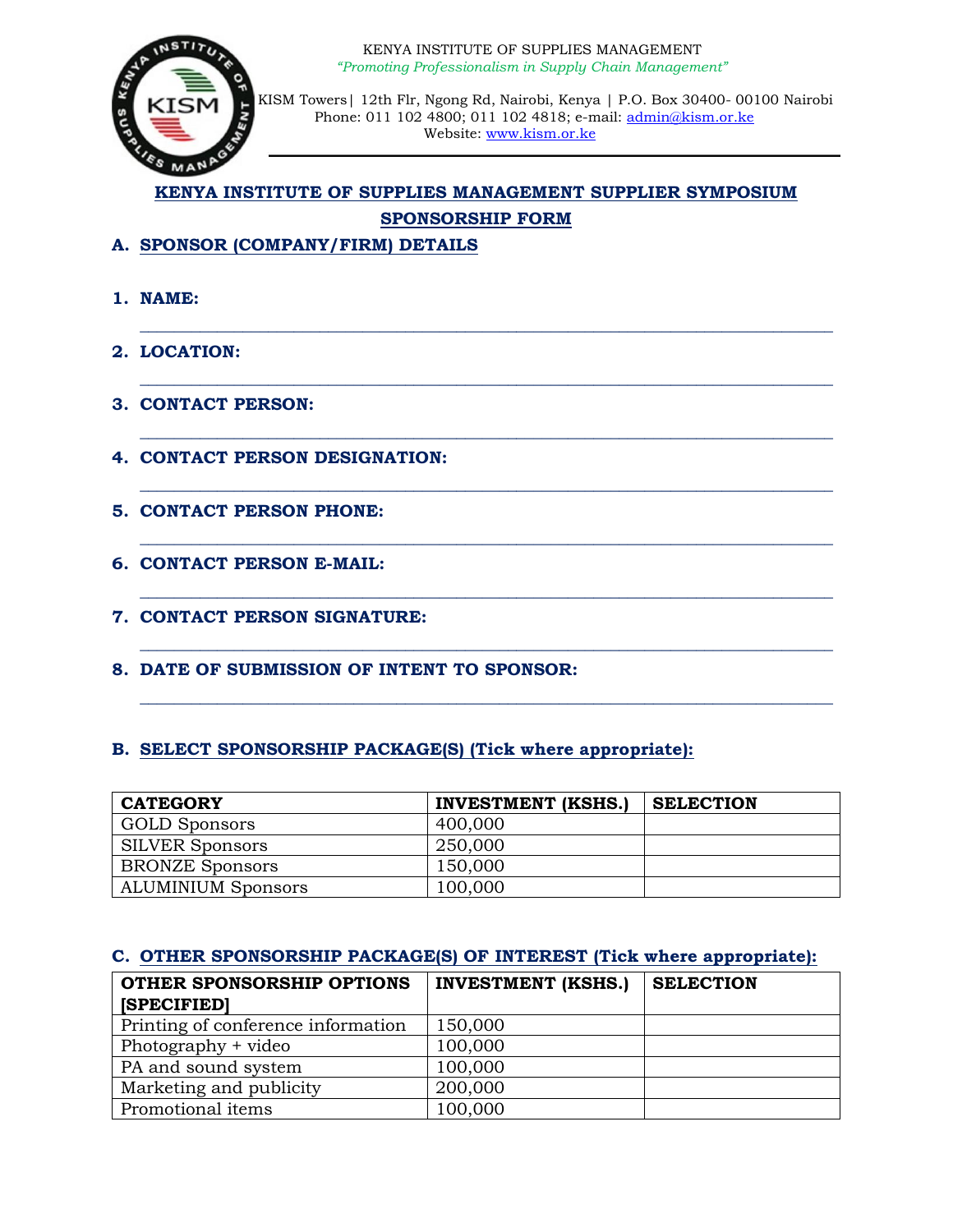| Event décor            | 100,000 |  |
|------------------------|---------|--|
| Printing of<br>banners | 50,000  |  |
| Masters of ceremony    | 150,000 |  |

**\_\_\_\_\_\_\_\_\_\_\_\_\_\_\_\_\_\_\_\_\_\_\_\_\_\_\_\_\_\_\_\_\_\_\_\_\_\_\_\_\_\_\_\_\_\_\_\_\_\_\_\_\_\_\_\_\_\_\_\_\_\_\_\_\_\_\_\_\_\_\_\_\_\_\_\_\_\_\_\_\_\_\_\_\_**

## **D. PAYMENT DETAILS**

# **DATE OF PAYMENT:**

**TOTAL AMOUNT PAID/ TO-BE PAID:**

## **IN FIGURES**

## **IN WORDS**

## **E. COMPLEMENTARY ENTRANT TO THE SYMPOSIUM (As per selected package) NAME DESIGNATION**

**\_\_\_\_\_\_\_\_\_\_\_\_\_\_\_\_\_\_\_\_\_\_\_\_\_\_\_\_\_\_\_\_\_\_\_\_\_\_\_\_\_\_\_\_\_\_\_\_\_\_\_\_\_\_\_\_\_\_\_\_\_\_\_\_\_\_\_\_\_\_\_\_\_\_\_\_\_\_\_\_\_\_\_\_\_ \_\_\_\_\_\_\_\_\_\_\_\_\_\_\_\_\_\_\_\_\_\_\_\_\_\_\_\_\_\_\_\_\_\_\_\_\_\_\_\_\_\_\_\_\_\_\_\_\_\_\_\_\_\_\_\_\_\_\_\_\_\_\_\_\_\_\_\_\_\_\_\_\_\_\_\_\_\_\_\_\_\_\_\_\_**

|         | 111221222 | <u>PBDIGINIILOIT</u> |
|---------|-----------|----------------------|
| ٠<br>л. |           |                      |
| 2.      |           |                      |
| 3.      |           |                      |

# **F. FOR OFFICIAL USE ONLY:**

# **ENTRY NUMBER: \_\_\_\_\_\_\_\_\_\_\_\_\_\_\_\_\_\_\_\_\_\_\_\_\_\_\_\_\_\_\_\_\_\_\_\_\_\_\_\_\_\_\_\_\_\_\_\_\_\_\_\_\_\_\_\_\_\_\_\_\_\_\_\_\_\_**

## **G. APPENDICES**

#### **BANK PAYMENTS**

| BANK NAME:      | STANDARD CHARTERED BANK                |
|-----------------|----------------------------------------|
| BRANCH:         | WESTLANDS                              |
| ACCOUNT NAME:   | KENYA INSTITUTE OF SUPPLIES MANAGEMENT |
| ACCOUNT NUMBER: | KSH-0102096929100                      |
|                 | USD-8702096929100                      |
| SWIFT CODE:     | <b>SCBLKENXXX</b>                      |

#### **MPESA PAYBILL:**

| <b>BUSINESS NUMBER:</b> | 552500                    |
|-------------------------|---------------------------|
| <b>ACCOUNT NUMBER:</b>  | YOUR NAME WITHOUT SPACING |

**CONTACT symposium@kism.or.ke**